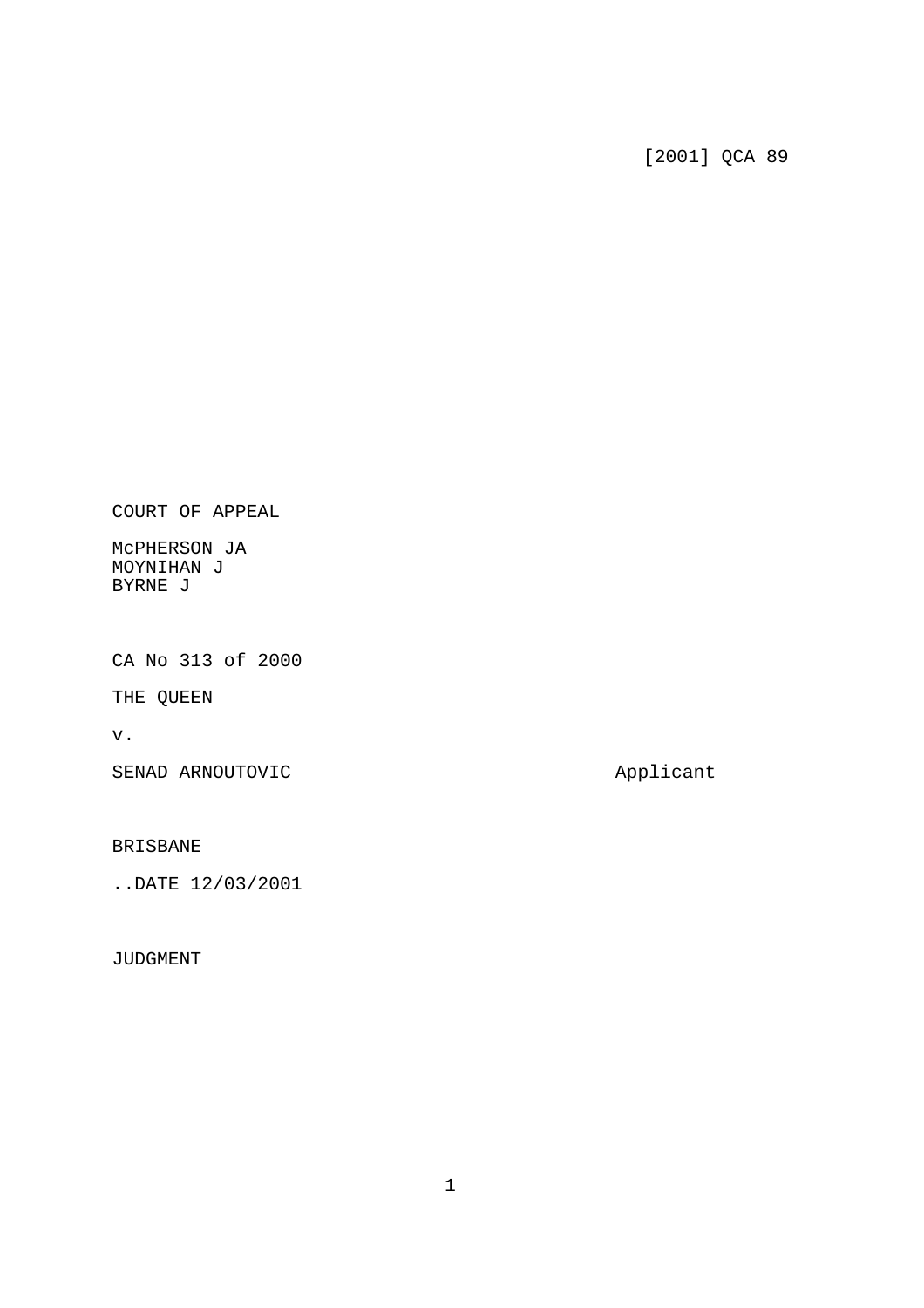McPHERSON JA: I will ask Mr Justice Moynihan to give the first judgment in this matter.

MOYNIHAN J: This is an application for leave to appeal against a sentence of nine years' imprisonment with 395 days declared as time served in pre-sentence custody. The applicant was convicted of manslaughter after a trial by a jury on a count of murder.

The verdict of manslaughter is explicable in terms of the jury either not being satisfied of intent to kill or cause grievous bodily harm or provocation not having been excluded. As the sentencing Judge remarked, the distinction is of little consequence in terms of the sentencing considerations which arise.

There was no issue that the events which gave rise to the killing were instigated by the deceased man, who burst into a flat where the applicant, a woman and another man were. He was apparently intoxicated and affected by drugs and behaving in an aggressive way, making threats of physical violence and actually inflicting violence.

The events are described in detail in the reasons of the sentencing Judge and there is no need for me to go to the elaboration that is there set out. The significant fact though is that the deceased man left the flat and the yard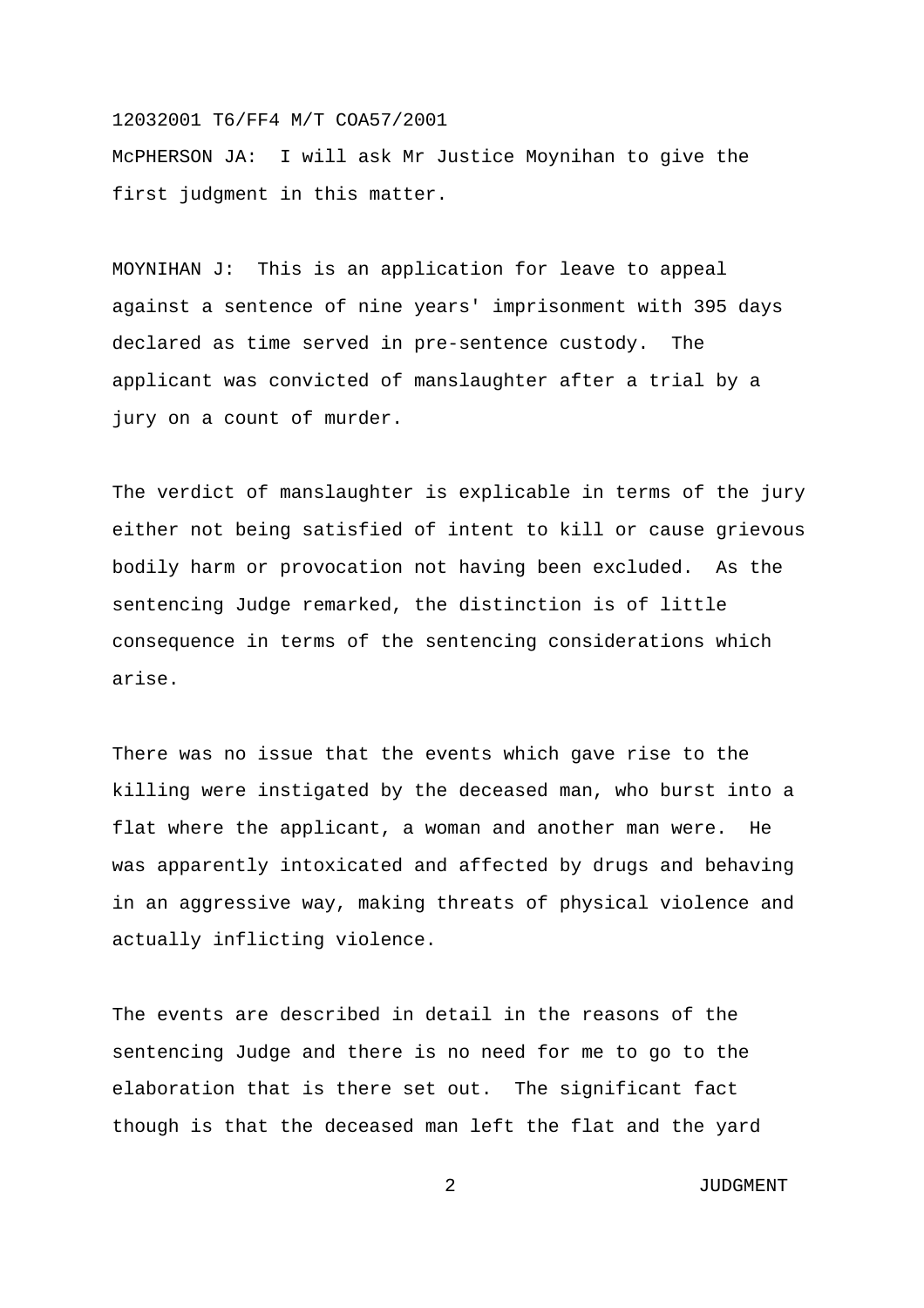and, as the learned sentencing Judge remarked, that is where the applicant showed a complete lack of judgment.

He picked up a large hunting knife approximately 21 centimetres long and ran out and followed the other man.

He appears for himself and he assures us that his intention was to deter the other man from returning to carry out threats which were made. Those were, of course, considerations which were before the jury in the evidence and a view of them is reflected in the verdict. There was a confrontation and it seems that a fight developed. Ultimately, the fatal wound was inflicted. The applicant then left the scene, buried the knife, disposed of his clothing and eventually giving himself up to police a day or two later.

The record of interview which was before the jury was consistent with the account of events to which I have referred. The sentencing Judge took into account the fact that the confrontation was initiated by the deceased.

The Judge proceeded on the basis that the applicant picked up the knife with the intention to scare and that he had shown remorse by ultimately turning himself in to the police in the circumstances which were revealed by the evidence, and corroborated by the record of interview. There was an issue canvassed before the sentencing Judge as to whether or not an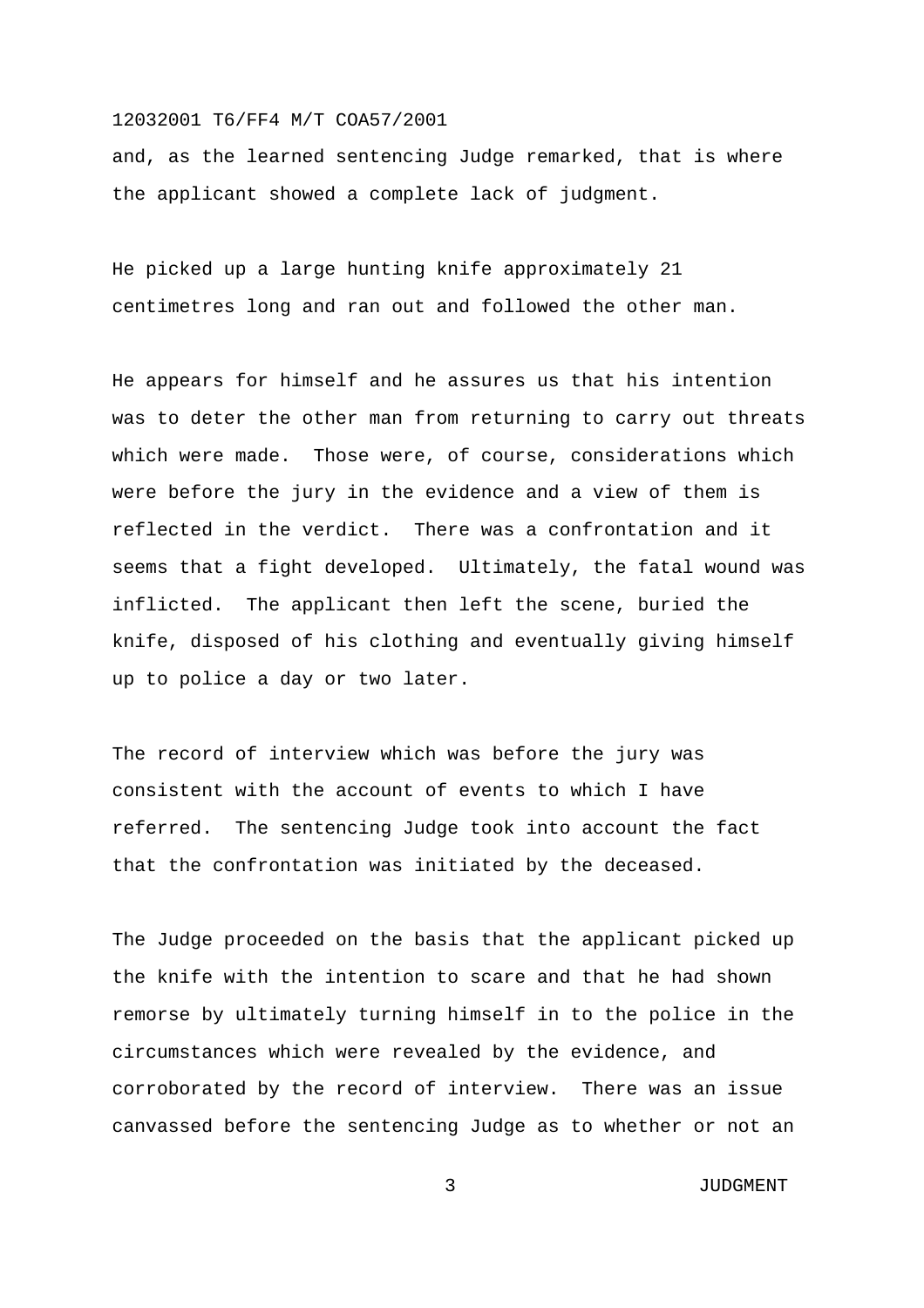offer of a plea of guilty to manslaughter in discharge of the indictment was relevant to the consideration of remorse. The sentencing Judge concluded that it was not to be taken adversely to the applicant that the trial proceed and that she took into account remorse in the circumstances to which I have referred.

The Judge below was referred to a number of comparative sentences in circumstances where the prosecution was contending for a range from eight to 11 years and counsel for the defence had contended for a range of seven to eight, with an early recommendation and no declaration of serious violent offender. No declaration was made.

The applicant has drawn our attention to other decisions which might be described as comparative. Some of them were clearly among those referred to before the judge below. Some of the sentences may appear more lenient than that imposed here. In the end, however, comparability breaks down having regard to the different balance to be given to the considerations which are peculiar to each case.

There is no doubt that the applicant, and the sentencing Judge referred to it, had a difficult childhood in circumstances of coming here from another country. A relevant consideration that deserves to be remarked on is the criminal history of the applicant. He had had convictions, admittedly some time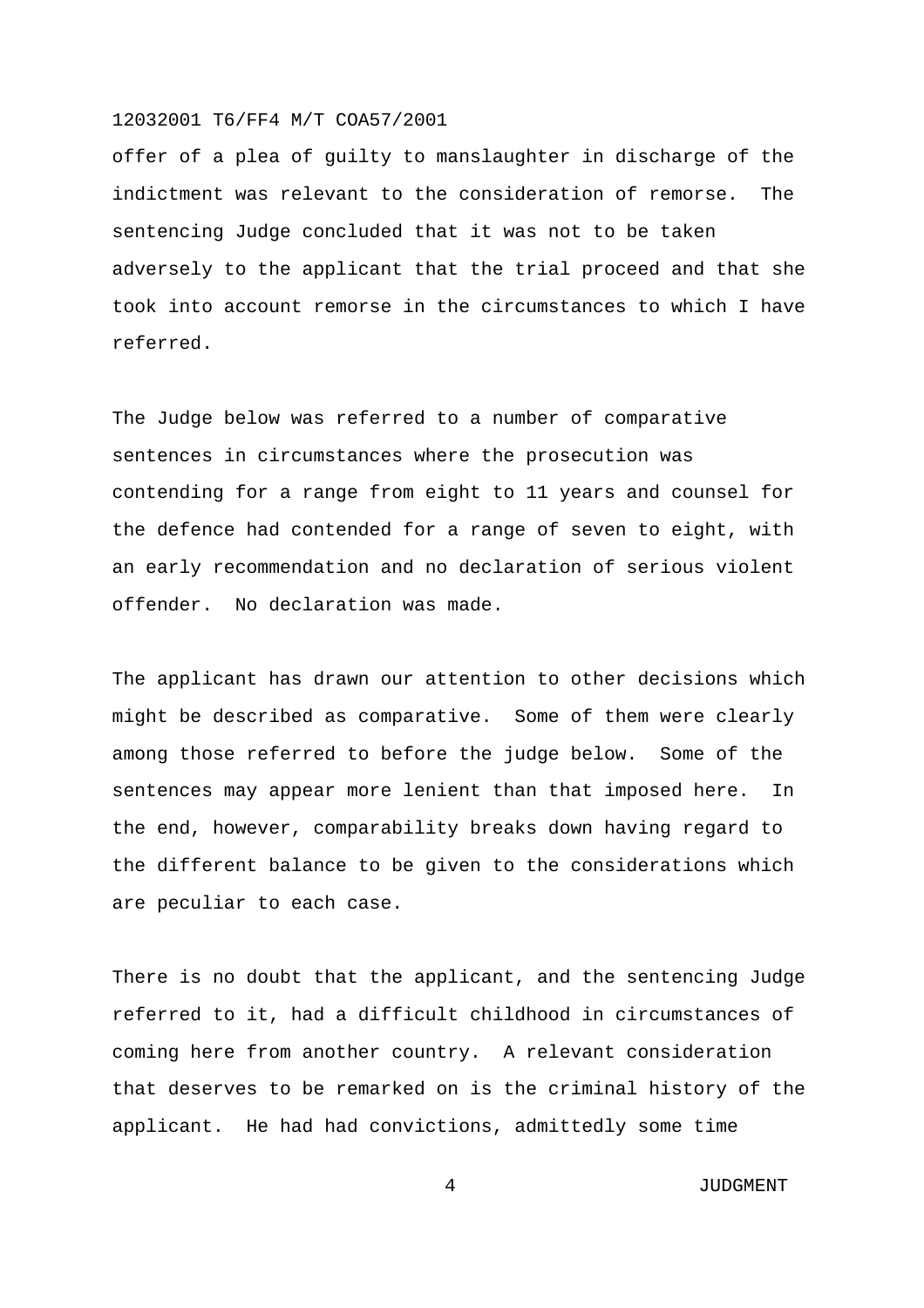previously, for assault occasioning bodily harm, unlawful assault and breaches of domestic violence orders.

He obviously had a significant drug problem at the time of this offence. On 28 June 1999 he had been sentenced in the District Court to an intensive correctional order in respect of a number of property offences and he had been released from the effect of that order 25 days before the offence which was committed here.

The circumstances of the offence in the present case have in the applicant's favour the fact that the confrontation had its origins in the actions of the deceased. But the fact is, as the sentencing Judge remarked, that the accused took up the knife and left the house to pursue the deceased.

That obviously is a consideration, very different from what might have occurred had the knife been involved in the earlier assaults in the house, for example, in some other way. The other material consideration which cannot be ignored is the criminal history to which I have referred. The sentence, in my view, is within the range which was applicable to the circumstances of the case. It has not been shown that there was a departure from the exercise of a sound sentencing discretion and no error has been demonstrated in the application of that discretion. I would therefore refuse leave to appeal.